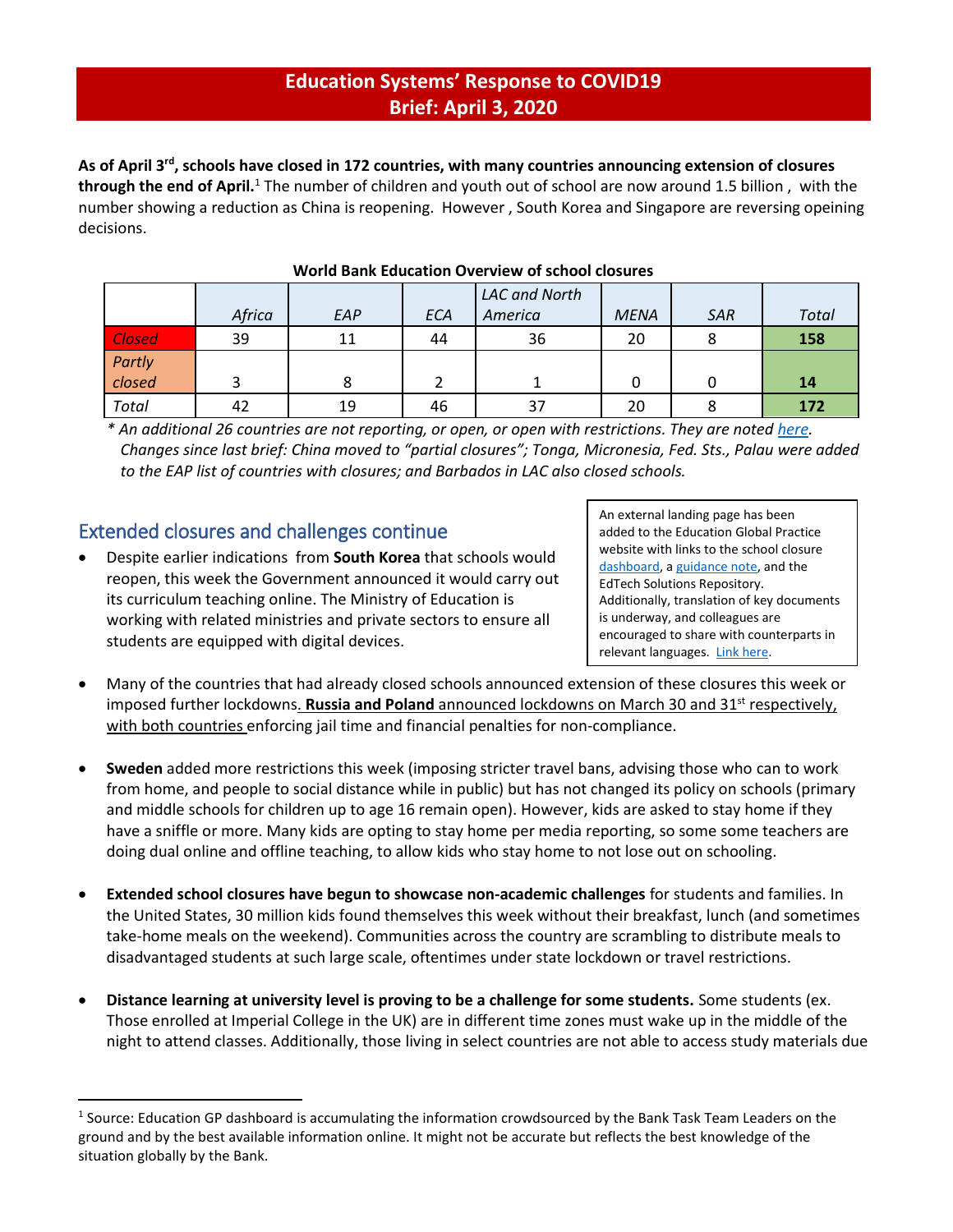to stringent internet access. Student Unions, like those in the United Kingdom, have asked for end-of-year exams to be cancelled or postponed to avoid adverse effects on students dealing with the pandemic.

• **GPE** has established a \$250 million *COVID-19 Accelerated Financing Window* to support countries in addressing an education response. Grants issued under the AFW are supplemental but treated in the same manner as standard ESPIGs: i.e., Grant Agent supervision costs would be deducted from the gross allocation. *(Please contact Doug Sumerfield for more info)*

## Remote Learning During School Closures

- Some countries have moved their whole curriculum online (e.g. **China<sup>2</sup> , Korea, Italy, France,and Germany**). Others are offering televised programming, usually for selected grades in core subjects (**Vietnam, Mongolia, Jordan, Morocco**) or a range of modalities of distance learning using both low tech (radio) and high tech (online) (**Kenya, Maldives**).
- Governments have also partnered with the private sector, including with network operators to offer free data services for education websites (**Korea, Cambodia**, **Egypt**) and/or with education technology firms to provide free online education resources (Indonesia).
- **Jordan** launched "Darsak" (your studies) this week. It is an educational portal for grades 1-12 core subjects, developed by Mawdoo3 (private sector), the Ministry of Education, and the Ministry of Digital Economy and Entrepreneurship with content from local service providers (Edraak, Jo Academy and Abwab) Content changes weekly and students can access the portal without internet charges between 6 am and 4 pm. [\(Link\)](https://darsak.gov.jo/)
- **The Inter-Agency Network for Education in Emergencies (INEE)** launched a compilation of resources on education

#### **Brief Highlight**  *Serbia's Plan of Action for Inclusive Distance Learning*

On March 17<sup>th</sup>, after announcing the closure of schools, the Government of Serbia launched a Plan of Action for providing inclusive distance. The Plan featured several elements worth highlighting:

- Emphasis on **role of parents** in ensuring success of students and distance learning
- Provision of **classes and materials through multiple modes** (6 days per week television broadcasts for primary and secondary students on dedicated channels, with materials available on ministry website one day prior [www.rasporednastave.gov.rs;](http://www.rasporednastave.gov.rs/) Use of online platforms including; use of Viber, Zoom, Microsoft Teams), as well as the national online learning platform My School (*Moja škola)* to supplement learning
- **Accountability and autonomy at school level,** allowing school administrators and teachers to select most effective mode of teaching based on socio-economic profile of school's community.
- **Ensuring the learning is measured and counts** – requiring that work be assessed and grades and an end of year summative assessment.
- **Daily communication between teachers and administrators** on progress, plus regular communication with parents on students.
- **Use of teachers to transmit public health messages** to communities related to *COVID19. Source: Ministry of Education Science and Technology Development – Serbia (for more information, contact Tigran Shmis)*

in emergencies, including guidance on closures and distance learning. Resources can be found at this [link.](https://inee.org/collections/coronavirus-covid-19-resources)

## Bank Engagement and Options for Support

 $\overline{a}$ 

• In addition to Afghanistan and Pakistan which both have education-related interventions in the design of projects approved under the Global Multi-Phases Approach (MPA) , more countries **have approached the Bank for guidance on delivering education during school closures or beyond**. For example, Morocco who intends to bring their IT infrastructure up to scale and building critical content to address multi-modal distance learning, Peru and Indonesia to reinforce its radio and TV programming to complement online learning and Kazakhstan who is looking to procure laptops for student currently without access. A more comprehensive list will be included in the next brief.

<sup>2</sup> [https://papers.ssrn.com/sol3/papers.cfm?abstract\\_id=3555520;](https://papers.ssrn.com/sol3/papers.cfm?abstract_id=3555520) [https://ideas.repec.org/a/gam/jjrfmx/v13y2020i3p55](https://ideas.repec.org/a/gam/jjrfmx/v13y2020i3p55-d332192.html) [d332192.html.](https://ideas.repec.org/a/gam/jjrfmx/v13y2020i3p55-d332192.html)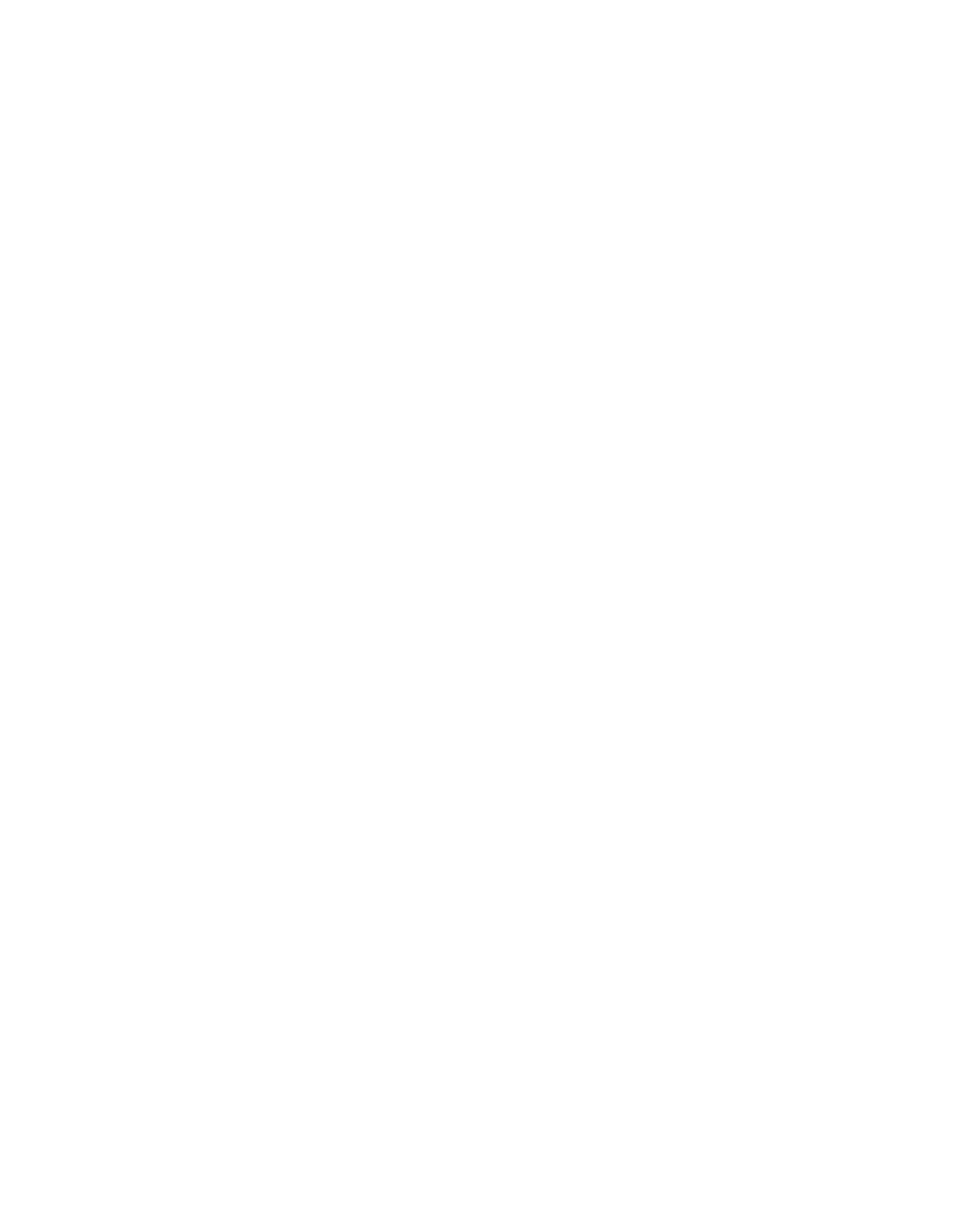| <b>Country</b>              | <b>Status of</b><br><b>Schools</b> | Date of<br><b>Closure</b> | <b>Anticipated length of</b><br>closure | <b>Comments on school closures</b>                                                                                                                    | <b>Detailed information on Distance learning</b>                                                                                                      |
|-----------------------------|------------------------------------|---------------------------|-----------------------------------------|-------------------------------------------------------------------------------------------------------------------------------------------------------|-------------------------------------------------------------------------------------------------------------------------------------------------------|
|                             |                                    |                           |                                         |                                                                                                                                                       |                                                                                                                                                       |
| Angola                      | Closed                             | 24-March                  | 1-2 weeks                               | Schools closed for 15 days, renewable for<br>additional 15 days.                                                                                      | No distance learning yet                                                                                                                              |
| <b>Burkina Faso</b>         | Closed                             | 16-Mar                    | 1-2 weeks                               | Burkina Faso closed all preschool, primary,<br>post-primary and secondary, professional<br>and university institutions from March 16<br>to 31.        | No distance learning yet                                                                                                                              |
| Cameroon                    | Closed                             | 18-Mar                    | 1-2 weeks                               | No specific measure yet, schools are closed<br>until further notice                                                                                   | No distance learning yet                                                                                                                              |
| Central African<br>Republic | Closed                             | 24-Mar                    | Until further notice                    | Not applicable                                                                                                                                        | Radio or television                                                                                                                                   |
| Chad                        | Closed                             | 20-Mar                    | Unknown                                 | No specific measure yet, schools are just<br>closed until further notice.                                                                             | No distance learning                                                                                                                                  |
| Congo, Dem. Rep.            | Closed                             | 19-Mar                    | 3-4 weeks                               |                                                                                                                                                       | Radio or television. The team is pulling together<br>information on existing virtual education<br>mechanisms that have the potential to scale quickly |
| Congo, Rep.                 | Closed                             | 21-Mar                    |                                         |                                                                                                                                                       | Not applicable                                                                                                                                        |
| Cote d'Ivoire               | Closed                             | 16-Mar                    | 5-8 weeks                               | Closure of all preschool, elementary,<br>secondary and higher education<br>establishments for a period of 30 days from<br>March 16, 2020 at midnight. |                                                                                                                                                       |
| Eswatini                    | Closed                             | 22-Mar                    | Not applicable                          |                                                                                                                                                       |                                                                                                                                                       |
| Ethiopia                    | Closed                             | 16-Mar                    | 1-2 weeks                               | Primary and secondary schools closed.<br>Universities remain open but entry and exit<br>from the campuses will be limited.                            | Not applicable                                                                                                                                        |
| Gabon                       | Closed                             | 13-Mar                    | Until further notice                    |                                                                                                                                                       | Not applicable                                                                                                                                        |
| Gambia, The                 | Closed                             | 18-Mar                    | 3-4 weeks                               |                                                                                                                                                       | No distance learning yet                                                                                                                              |
| Ghana                       | Closed                             | 16-Mar                    | Until further notice                    |                                                                                                                                                       |                                                                                                                                                       |
| Guinea                      | Closed                             | 26-Mar                    | 1-2 weeks                               |                                                                                                                                                       | no distance learning yet                                                                                                                              |
| Guinea-Bissau               | Closed                             |                           | 1-2 weeks                               |                                                                                                                                                       | no distance learning yet                                                                                                                              |

# **Annex: Countries with School Closures and Relevant Actions**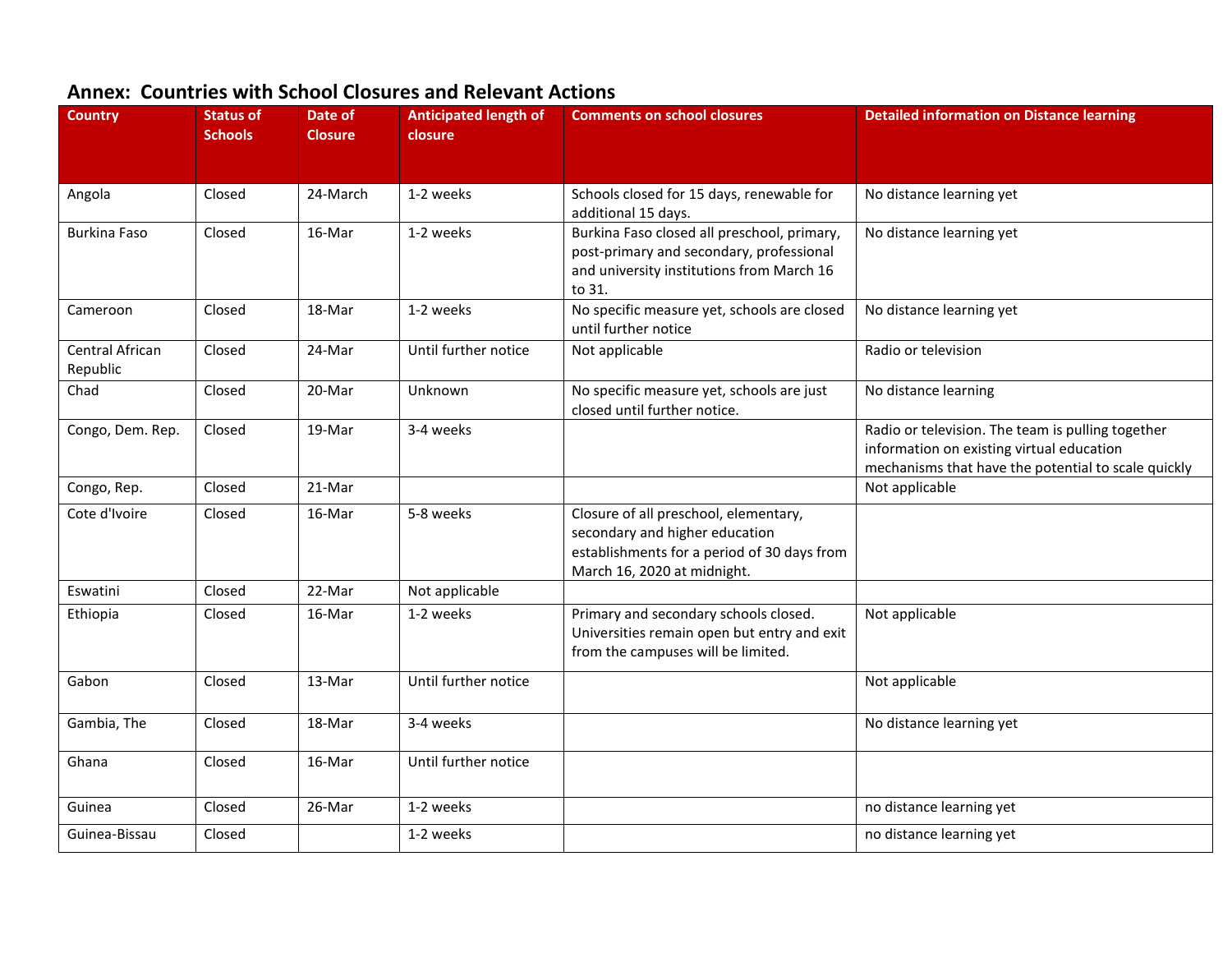| Kenya                    | Closed | 16-Mar | Not applicable       |                                                                           | Materials will be delivered through Radio, TV,<br>YouTube and other digital platforms.<br>• Radio. Kenya Broadcating Corporation (KBC) will<br>broadcast Radio programs daily from Monday to<br>Friday.<br>• Other platforms include the Edu Channel TV and<br>EduTv Youtube where lessons will be transmitted on<br>the KICD channel which is available on the signet free<br>to air channel. --> http://kicd.ac.ke/<br>• Learners can also obtain the digital content of all<br>KICD approved materials from the Kenya Education<br>--> https://www.kec.ac.ke/<br>Cloud. |
|--------------------------|--------|--------|----------------------|---------------------------------------------------------------------------|----------------------------------------------------------------------------------------------------------------------------------------------------------------------------------------------------------------------------------------------------------------------------------------------------------------------------------------------------------------------------------------------------------------------------------------------------------------------------------------------------------------------------------------------------------------------------|
| Lesotho                  | Closed | 22-Mar | Not applicable       |                                                                           |                                                                                                                                                                                                                                                                                                                                                                                                                                                                                                                                                                            |
| Liberia                  | Closed | 23-Mar | Until further notice | Awaiting Ministry plan of action and<br>budget; it was due March 24, 2020 | No distance learning yet                                                                                                                                                                                                                                                                                                                                                                                                                                                                                                                                                   |
| Madagascar               | Closed | 23-Mar | 3-4 weeks            | The change of school calendar is likely<br>necessary to catch up          | Not applicable                                                                                                                                                                                                                                                                                                                                                                                                                                                                                                                                                             |
| Malawi                   | Closed | 23-Mar | Until further notice |                                                                           |                                                                                                                                                                                                                                                                                                                                                                                                                                                                                                                                                                            |
| Mali                     | Closed | 19-Mar | 3-4 weeks            |                                                                           | No distance learning yet                                                                                                                                                                                                                                                                                                                                                                                                                                                                                                                                                   |
| Mauritania               | Closed | 14-Mar |                      |                                                                           |                                                                                                                                                                                                                                                                                                                                                                                                                                                                                                                                                                            |
| Mauritius                | Closed | 19-Mar | Not known            |                                                                           |                                                                                                                                                                                                                                                                                                                                                                                                                                                                                                                                                                            |
| Mozambique               | Closed | 23-Mar | 1-2 weeks            |                                                                           |                                                                                                                                                                                                                                                                                                                                                                                                                                                                                                                                                                            |
| Namibia                  | Closed | 22-Mar | Not applicable       |                                                                           | Not applicable                                                                                                                                                                                                                                                                                                                                                                                                                                                                                                                                                             |
| Niger                    | Closed | 20-Mar | 1-2 weeks            |                                                                           | No distance learning yet                                                                                                                                                                                                                                                                                                                                                                                                                                                                                                                                                   |
| Rwanda                   | Closed | 15-Mar | 1-2 weeks            |                                                                           | Some International schools are exploring virtual<br>methods of learning. The Ministry has encouraged<br>students to revise for their end of Term 1 exams<br>which will now be done whenever they return to<br>school.                                                                                                                                                                                                                                                                                                                                                      |
| Sao Tome and<br>Principe | Closed | 19-Mar | Not known            |                                                                           | Advising the government on options for alternative<br>delivery, likely to feature radio / TV.                                                                                                                                                                                                                                                                                                                                                                                                                                                                              |
| Senegal                  | Closed | 14-Mar | 3-4 weeks            |                                                                           |                                                                                                                                                                                                                                                                                                                                                                                                                                                                                                                                                                            |
| Seychelles               | Closed | 20-Mar | Until further notice |                                                                           |                                                                                                                                                                                                                                                                                                                                                                                                                                                                                                                                                                            |
| Sierra Leone             | Closed | 25-Mar | Not known            |                                                                           | No distance learning yet                                                                                                                                                                                                                                                                                                                                                                                                                                                                                                                                                   |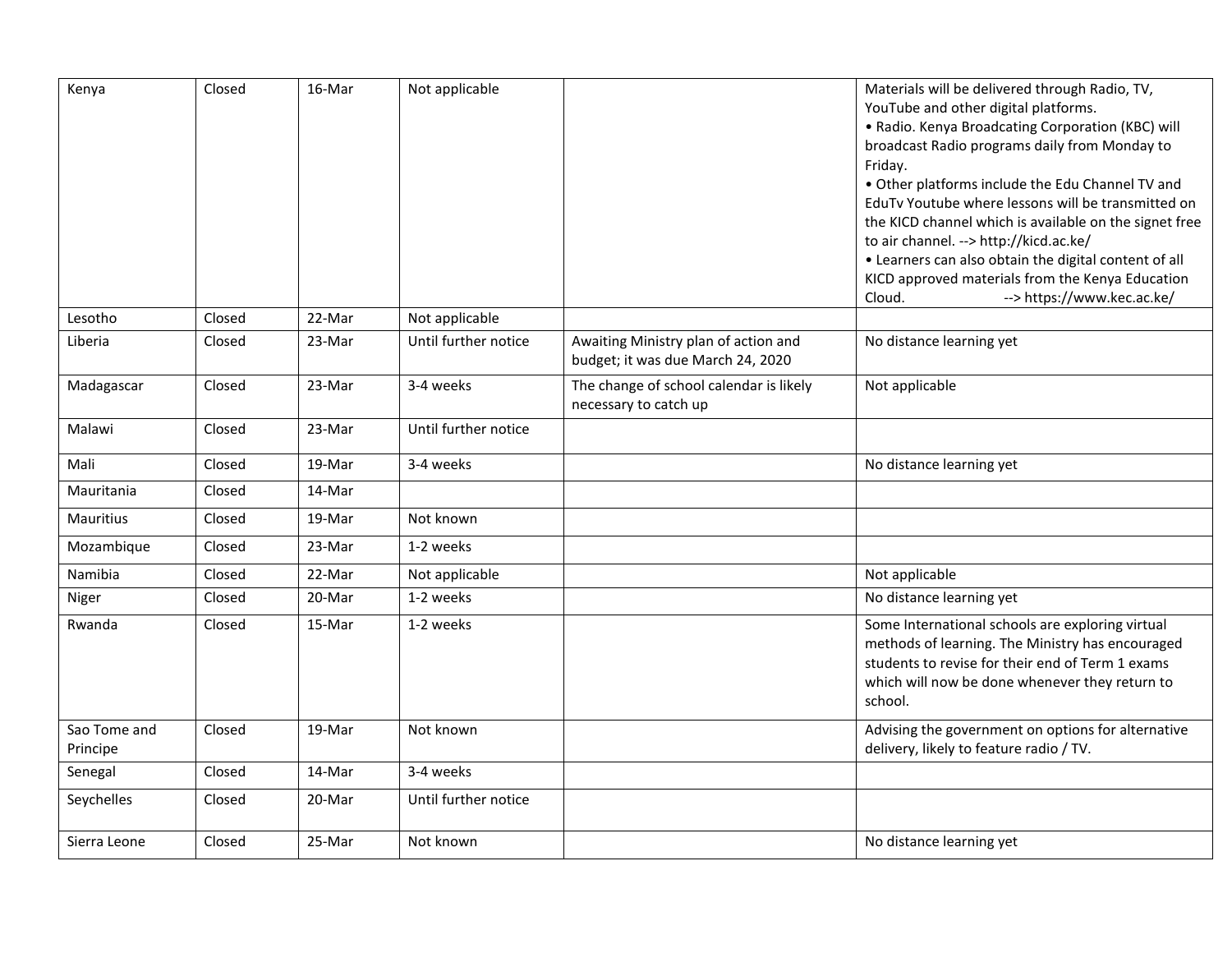| South Africa            | Closed | 18-Mar | 3-4 weeks            |                                                                                                 | Not applicable                                                                                                                                                                                                                                                                                                                                                                                                                         |
|-------------------------|--------|--------|----------------------|-------------------------------------------------------------------------------------------------|----------------------------------------------------------------------------------------------------------------------------------------------------------------------------------------------------------------------------------------------------------------------------------------------------------------------------------------------------------------------------------------------------------------------------------------|
| South Sudan             | Closed | 21-Mar | 3-4 weeks            |                                                                                                 |                                                                                                                                                                                                                                                                                                                                                                                                                                        |
| Sudan                   | Closed | 14-Mar | 1-2 weeks            |                                                                                                 |                                                                                                                                                                                                                                                                                                                                                                                                                                        |
| Tanzania                | Closed | 18-Mar | 3-4 weeks            | Information received that schools and<br>unviersities closed March 18 <sup>th</sup> for 30 days | The Government is preparing an emergency<br>response plan. Currently a concept note has<br>been developed, focused on basic education<br>remote learning via radio. Funding from GPE and<br>Development partners is being requested.                                                                                                                                                                                                   |
| Togo                    | Closed | 20-Mar | Until further notice |                                                                                                 | No distance learning yet                                                                                                                                                                                                                                                                                                                                                                                                               |
| Uganda                  | Closed | 23-Mar | Until further notice |                                                                                                 |                                                                                                                                                                                                                                                                                                                                                                                                                                        |
| Zambia                  | Closed | 20-Mar | Until further notice |                                                                                                 | Not applicable                                                                                                                                                                                                                                                                                                                                                                                                                         |
| Zimbabwe                | Closed |        | Not known            |                                                                                                 | Mass education through mass media platforms. No<br>details available yet.                                                                                                                                                                                                                                                                                                                                                              |
| Hong Kong SAR,<br>China | Closed |        | 1-2 weeks            | Reopening date set for April 20, 2020                                                           | Schools are cobbling together their own solutions<br>using a myriad of platforms and apps                                                                                                                                                                                                                                                                                                                                              |
| Japan                   | Closed |        | 5-8 weeks            | Government extended spring break till<br>March 31.                                              | School districts and schools have employed different<br>coping strategies. While many of them are ICT-based<br>distance learning (e.g., online-class delivery, video-<br>conferences, groupware-based instructions), there<br>are also many initiatives that maximize the usage of<br>school grounds and facilities in a safe and healthy<br>manner. This is only possible since most teachers in<br>Japan still go to school and work |
| Korea, Rep.             | Closed |        | More than 8 weeks    |                                                                                                 | Online distance learning (virtual classes)                                                                                                                                                                                                                                                                                                                                                                                             |
| Lao PDR                 | Closed | 17-Mar | Until further notice |                                                                                                 | Not available in public schools, but available in<br>international schools                                                                                                                                                                                                                                                                                                                                                             |
| Malaysia                | Closed | 16-Mar | Until further notice |                                                                                                 |                                                                                                                                                                                                                                                                                                                                                                                                                                        |
| Micronesia, Fed.<br>Sts | Closed |        | Until further notice |                                                                                                 | No distance learning yet                                                                                                                                                                                                                                                                                                                                                                                                               |
| Mongolia                | Closed | 1-Mar  | Not known            |                                                                                                 | Through TV with a schedule of times for each<br>class/grade.                                                                                                                                                                                                                                                                                                                                                                           |
| New Zealand             | Closed | 24-Mar | 3-4 weeks            | Country reversed strategies in late March                                                       |                                                                                                                                                                                                                                                                                                                                                                                                                                        |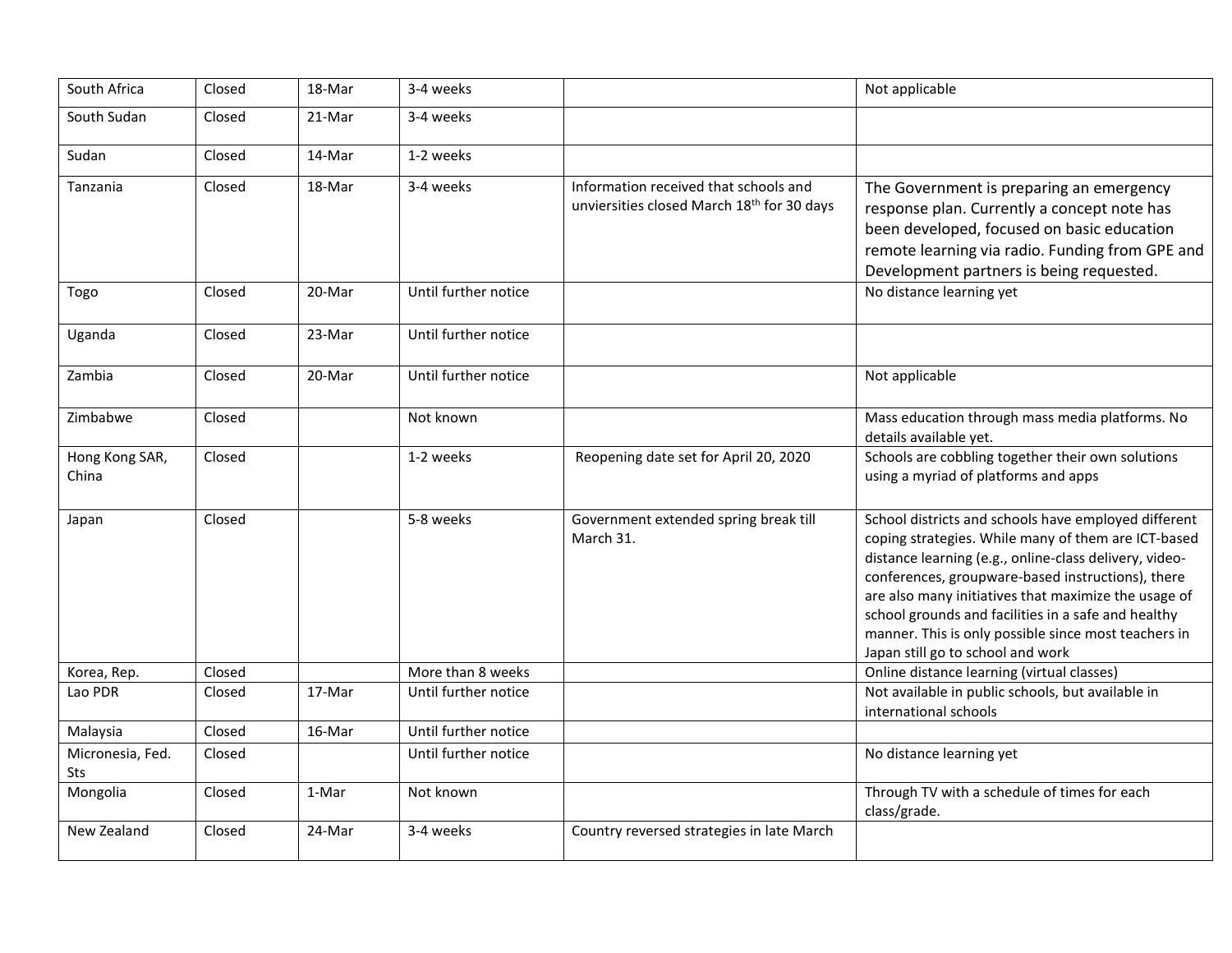| Papua New<br>Guinea | Closed | 23-Mar | 1-2 weeks            |                                |                                                                                                                                                                                                                                                                                                                                                                                        |
|---------------------|--------|--------|----------------------|--------------------------------|----------------------------------------------------------------------------------------------------------------------------------------------------------------------------------------------------------------------------------------------------------------------------------------------------------------------------------------------------------------------------------------|
| Thailand            | Closed | 18-Mar | Until further notice |                                |                                                                                                                                                                                                                                                                                                                                                                                        |
|                     |        |        |                      |                                |                                                                                                                                                                                                                                                                                                                                                                                        |
| Austria             | Closed | 12-Mar | Not known            |                                |                                                                                                                                                                                                                                                                                                                                                                                        |
| Albania             | Closed | 9-Mar  | 1-2 weeks            |                                | Take-home paper lessons and homework                                                                                                                                                                                                                                                                                                                                                   |
| Armenia             | Closed | 13-Mar | Not known            |                                |                                                                                                                                                                                                                                                                                                                                                                                        |
| Azerbaijan          | Closed |        | Not known            |                                |                                                                                                                                                                                                                                                                                                                                                                                        |
| Belgium             | Closed | 12-Mar | Not known            |                                |                                                                                                                                                                                                                                                                                                                                                                                        |
| <b>Bulgaria</b>     | Closed | 13-Mar | 1-2 weeks            |                                | The Ministry of Education launched an e-learning<br>system on March 16.<br>Online free textbooks will be provided from grades 1<br>to 10.                                                                                                                                                                                                                                              |
| Croatia             | Closed | 16-Mar | 1-2 weeks            |                                | Distant learning classes for primary school students<br>will be transmitted through a specific channel on a<br>Croatian national television. Online classes for lower<br>and upper secondary school students will be<br>delivered online, through virtual classrooms.                                                                                                                  |
| Cyprus              | Closed | 11-Mar | 1-2 weeks            |                                |                                                                                                                                                                                                                                                                                                                                                                                        |
| Czech Republic      | Closed | 11-Mar | Not known            |                                |                                                                                                                                                                                                                                                                                                                                                                                        |
| Denmark             | Closed | 12-Mar | Not known            |                                |                                                                                                                                                                                                                                                                                                                                                                                        |
| Estonia             | Closed | 13-Mar | 5-8 weeks            |                                |                                                                                                                                                                                                                                                                                                                                                                                        |
| Finland             | Closed | 16-Mar | 3-4 weeks            |                                |                                                                                                                                                                                                                                                                                                                                                                                        |
| France              | Closed | 16-Mar | Until further notice |                                | •Ma classe à la maison (My class at home) offers<br>educational paths to cover a period of four weeks,<br>for the different grade levels.<br>. National examinations and competitions for the<br>next three weeks. Their reprogramming will be done<br>as soon as possible according to the evolution of the<br>situation. The Parcoursup calendar remains<br>unchanged at this stage. |
| Georgia             | Closed | 3-Mar  | Not known            |                                | The Ministry is developing an online learning<br>platform.                                                                                                                                                                                                                                                                                                                             |
| Germany             | Closed | 13-Mar | 3-4 weeks            |                                |                                                                                                                                                                                                                                                                                                                                                                                        |
| Greece              | Closed |        |                      |                                |                                                                                                                                                                                                                                                                                                                                                                                        |
| Hungary             | Closed | 10-Mar | 1-2 weeks            | all schools and HEI are closed | No distance learning yet                                                                                                                                                                                                                                                                                                                                                               |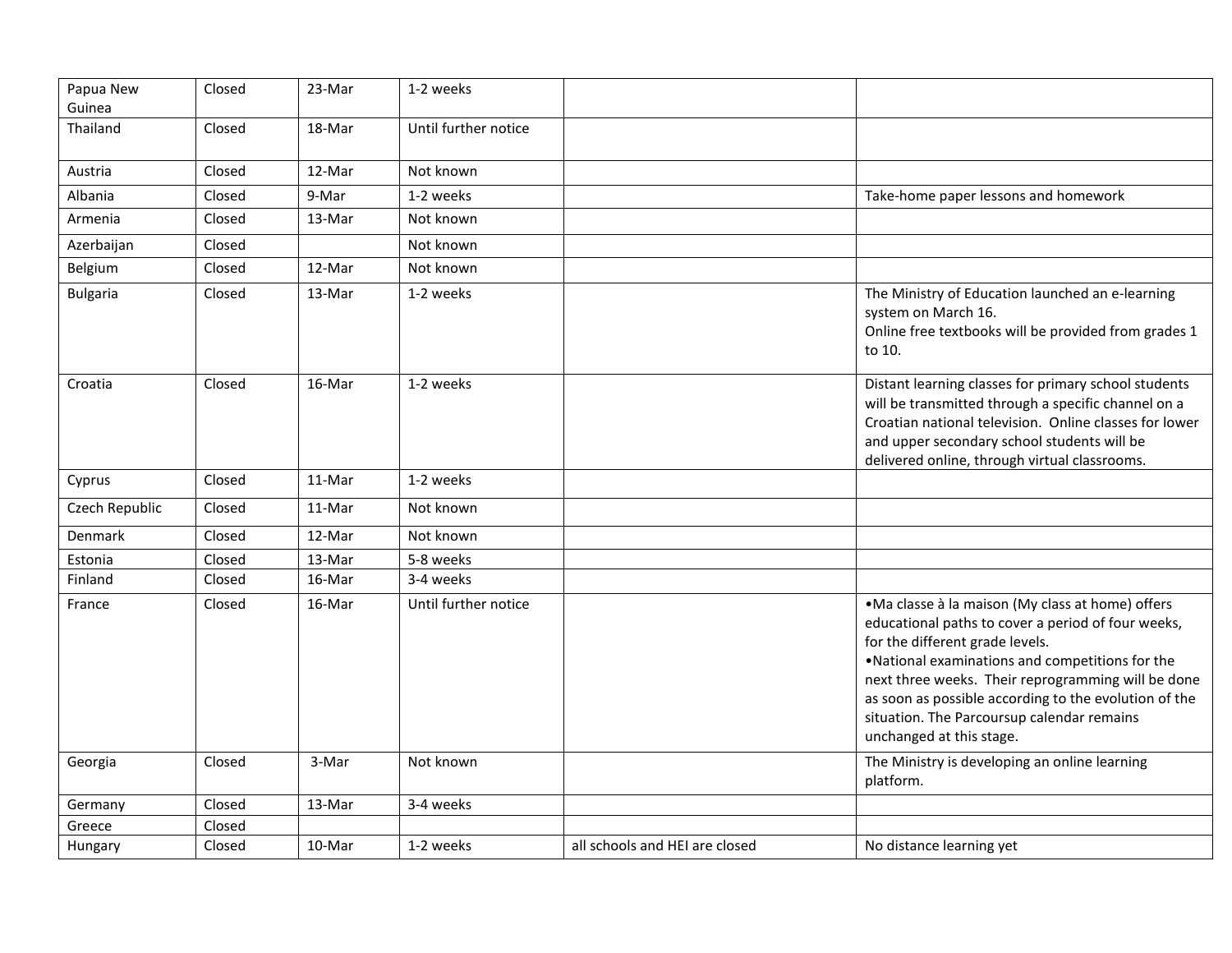| Iceland               | Closed | 9-Mar  | 3-4 weeks |                                                                               |                                                                                                                                                                                                                                                                                                              |
|-----------------------|--------|--------|-----------|-------------------------------------------------------------------------------|--------------------------------------------------------------------------------------------------------------------------------------------------------------------------------------------------------------------------------------------------------------------------------------------------------------|
| Ireland               | Closed | 12-Mar | 3-4 weeks |                                                                               |                                                                                                                                                                                                                                                                                                              |
| Italy                 | Closed | 4-Mar  | 3-4 weeks |                                                                               | The Italian government created a web page to<br>support schools to activate different forms of<br>distance learning during the closure period linked to<br>the coronavirus emergency.                                                                                                                        |
| Kazakhstan            | Closed | 16-Mar | 3-4 weeks | All schools are on extended spring break as<br>part of the COVID-19 response. | Not applicable                                                                                                                                                                                                                                                                                               |
| Kosovo                | Closed | 12-Mar | Not known |                                                                               |                                                                                                                                                                                                                                                                                                              |
| Kyrgyz Republic       | Closed | 16-Mar | 3-4 weeks |                                                                               | Video lessons for primary and secondary schools' key<br>subjects and topics for the remaining learning period<br>are under development and expected to be<br>broadcasted through two TV channels starting April<br>8.                                                                                        |
| Latvia                | Closed | 12-Mar | Not known |                                                                               |                                                                                                                                                                                                                                                                                                              |
| Lithuania             | Closed | 12-Mar | Not known |                                                                               |                                                                                                                                                                                                                                                                                                              |
| Luxembourg            | Closed | 16-Mar | 1-2 weeks |                                                                               |                                                                                                                                                                                                                                                                                                              |
| Moldova               | Closed | 11-Mar | 1-2 weeks |                                                                               | No distance learning yet. Some private schools have<br>distance learning plans                                                                                                                                                                                                                               |
| Montenegro            | Closed | 13-Mar | 1-2 weeks |                                                                               |                                                                                                                                                                                                                                                                                                              |
| Netherlands           | Closed | 16-Mar | 3-4 weeks |                                                                               |                                                                                                                                                                                                                                                                                                              |
| North Macedonia       | Closed | 10-Mar | 3-4 weeks |                                                                               | Radio or television                                                                                                                                                                                                                                                                                          |
| Norway                | Closed | 12-Mar | Not known |                                                                               |                                                                                                                                                                                                                                                                                                              |
| Poland                | Closed | 11-Mar | Not known |                                                                               |                                                                                                                                                                                                                                                                                                              |
| Romania               | Closed | 11-Mar | 1-2 weeks |                                                                               | no distance learning yet                                                                                                                                                                                                                                                                                     |
| Russian<br>Federation | Closed | 23-Mar | 3-4 weeks |                                                                               | Online platforms such as Russian online school,<br>Yandex.textbook, Teach.ru, Yaklass and Дневник.ру<br>are available for teachers, pupils and parents. The<br>Ministry of Education has also launched a hot line to<br>support reginal ministries, schools and colleges in<br>organizing distance learning. |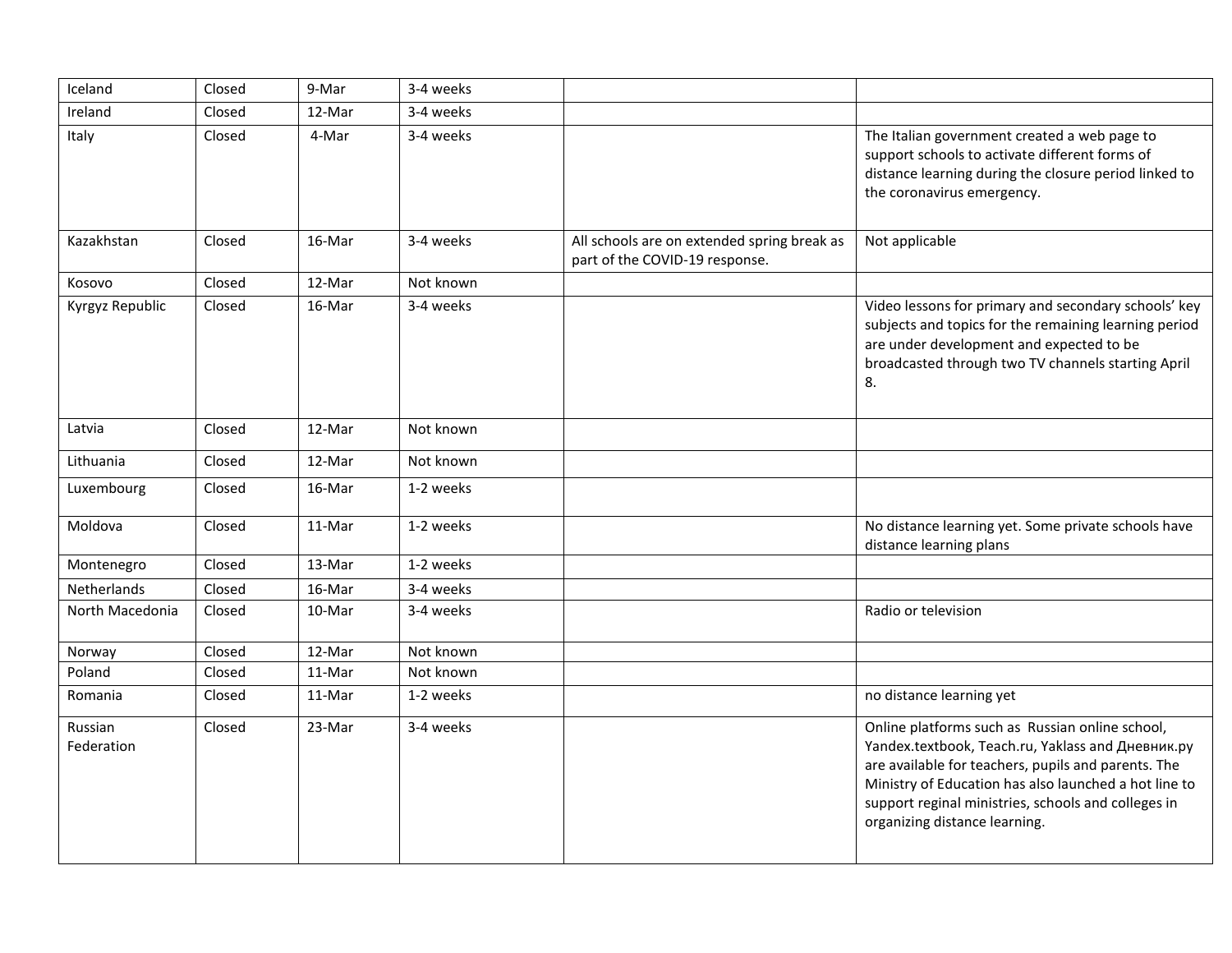| San Marino             | Closed |        | 3-4 weeks            |                                                                                                                                                           | No distance learning yet. Advising the government on<br>options for alternative delivery, likely to feature radio<br>/ TV.                          |
|------------------------|--------|--------|----------------------|-----------------------------------------------------------------------------------------------------------------------------------------------------------|-----------------------------------------------------------------------------------------------------------------------------------------------------|
| Serbia                 | Closed | 16-Mar | Not known            |                                                                                                                                                           | No distance learning yet                                                                                                                            |
| Slovak Republic        | Closed | 16-Mar | 1-2 weeks            |                                                                                                                                                           |                                                                                                                                                     |
| Slovenia               | Closed | 16-Mar | 3-4 weeks            |                                                                                                                                                           |                                                                                                                                                     |
| Spain                  | Closed | 13-Mar | 1-2 weeks            |                                                                                                                                                           | Online learning resources (Spanish).                                                                                                                |
| Switzerland            | Closed | 17-Mar | 3-4 weeks            |                                                                                                                                                           |                                                                                                                                                     |
| Turkey                 | Closed | 12-Mar | Not known            |                                                                                                                                                           | March 23: Education is conducted remotely using<br>EBA-Eğitim Bilişim Ağı - an education digital platform<br>(EIN - Education Informatics Network). |
| Ukraine                | Closed | 12-Mar | 3-4 weeks            |                                                                                                                                                           |                                                                                                                                                     |
| United Kingdom         | Closed | 20-Mar | Until further notice |                                                                                                                                                           |                                                                                                                                                     |
| Uzbekistan             | Closed | 16-Mar | 3-4 weeks            |                                                                                                                                                           | Radio or television                                                                                                                                 |
| Antigua and<br>Barbuda | Closed | 16-Mar | 1-2 weeks            |                                                                                                                                                           |                                                                                                                                                     |
| Argentina              | Closed | 13-Mar | 1-2 weeks            |                                                                                                                                                           | Some remote learning is provided. Radio and<br>Television will likely complement this in the following<br>weeks.                                    |
| Aruba                  | Closed | 16-Mar | 1-2 weeks            |                                                                                                                                                           | Using general online resources but no virtual classes.                                                                                              |
| Bahamas, The           | Closed | 16-Mar | 3-4 weeks            |                                                                                                                                                           |                                                                                                                                                     |
| <b>Barbados</b>        | Closed | 27-Mar | 3-4 weeks            |                                                                                                                                                           | Curfew from March 27 to April 15.                                                                                                                   |
| Belize                 | Closed | 16-Mar | 3-4 weeks            |                                                                                                                                                           |                                                                                                                                                     |
| Bermuda                | Closed | 23-Mar | 3-4 weeks            |                                                                                                                                                           |                                                                                                                                                     |
| Bolivia                | Closed | 13-Mar | 3-4 weeks            |                                                                                                                                                           |                                                                                                                                                     |
| Brazil                 | Closed | 16-Mar | 1-2 weeks            | All 26 states in Brazil have closed all high<br>schools and tertiary education, and all large<br>metropolitan areas have closed their<br>primary schools. |                                                                                                                                                     |
| Cayman Islands         | Closed |        |                      |                                                                                                                                                           |                                                                                                                                                     |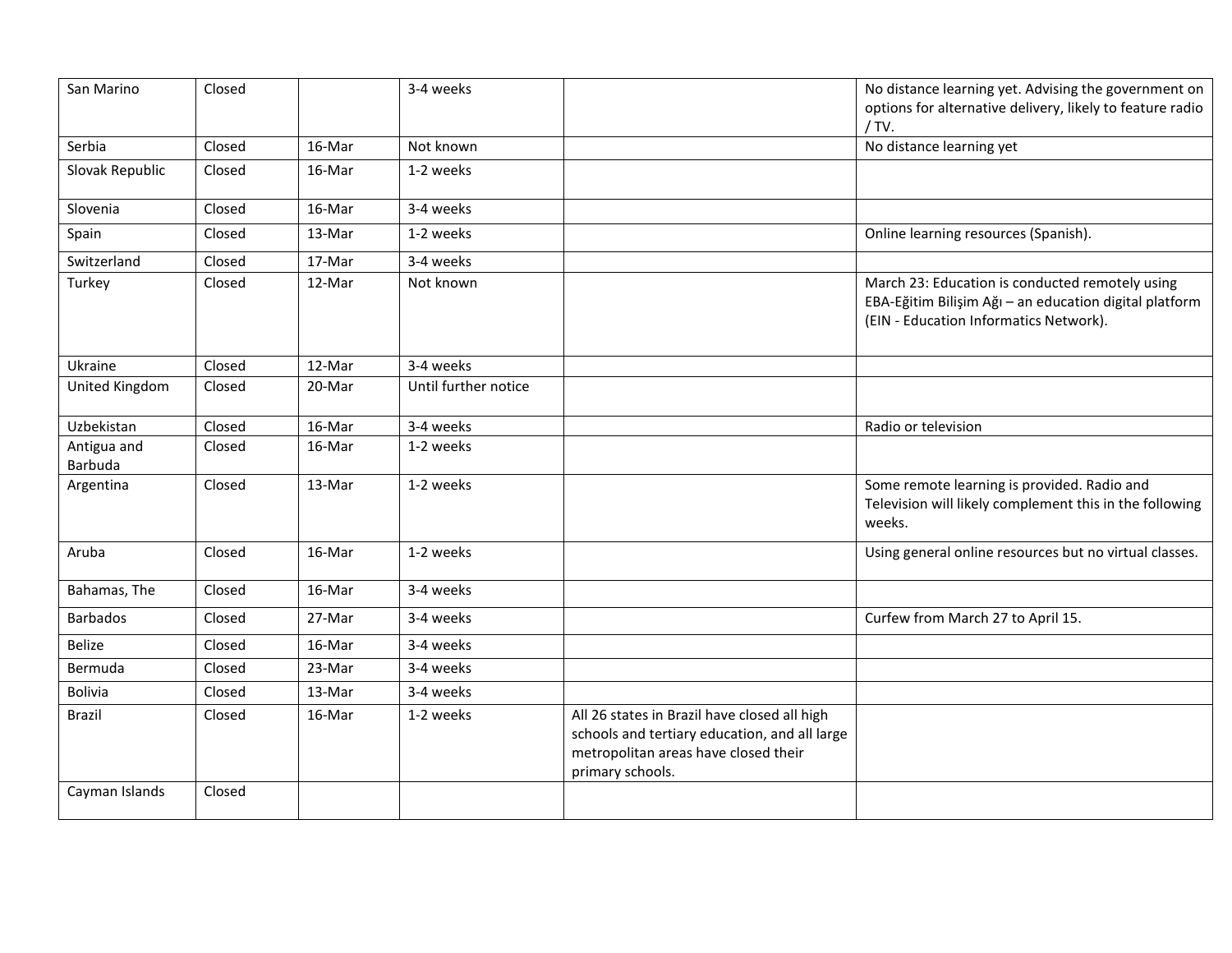| Chile                 | Closed | 16-Mar | 1-2 weeks |                                                                                                                                | The government has put in place an online learning<br>platform "Aprendo en Linea" for students in grades<br>1-4 of primary education.                                                                                      |
|-----------------------|--------|--------|-----------|--------------------------------------------------------------------------------------------------------------------------------|----------------------------------------------------------------------------------------------------------------------------------------------------------------------------------------------------------------------------|
| Colombia              | Closed | 16-Mar | 1-2 weeks | Closed til March 27, then holidays til april<br>20, and will reassess.                                                         | The ministry of Education is offering the "Aprender<br>Digital: Contenidos para todos" platform with<br>resources for students, parents and teachers. They<br>are also lending 500,000 laptops and tablets to take<br>home |
| Costa Rica            | Closed | 12-Mar | 3-4 weeks | 3 schools closed as of 3/9/2020, 344<br>schools closed as of 3/16/2020, all schools<br>closed as of 3/17/2020 until 4/13/2020. | The Ministry of Education is offering some online<br>learning resources under the strategy "Aprendo en<br>Casa" and national TV programs                                                                                   |
| Dominica              | Closed | 23-Mar | 3-4 weeks |                                                                                                                                |                                                                                                                                                                                                                            |
| Dominican<br>Republic | Closed | 16-Mar | 1-2 weeks | Schools announced to officially close for 2<br>weeks but it is expected this will be<br>extended                               | Distance learning through an online platform with<br>contents repository (called "enlinea"), and a platform<br>to support teacher planning                                                                                 |
| Ecuador               | Closed | 13-Mar | Not known |                                                                                                                                | For the last grade ("3ro de bachillerato"), the<br>government is creating a virtual classroom, for<br>75,000 students and 6,000 teachers.                                                                                  |
| El Salvador           | Closed | 12-Mar | 3-4 weeks | The closure affects all education levels                                                                                       | Working on creating content for different platforms<br>(TV, web, YouTube). They have created a "call<br>center", with specialists for each grade, to give<br>support to students.                                          |
| Grenada               | Closed | 16-Mar | Not known |                                                                                                                                |                                                                                                                                                                                                                            |
| Guatemala             | Closed | 16-Mar | 1-2 weeks |                                                                                                                                | No distance learning yet                                                                                                                                                                                                   |
| Guyana                | Closed | 16-Mar | 3-4 weeks | Scheduled to open for third term beginning<br>April 20.                                                                        | No distance learning yet                                                                                                                                                                                                   |
| Haiti                 | Closed | 20-Mar | 3-4 weeks |                                                                                                                                |                                                                                                                                                                                                                            |
| Honduras              | Closed | 13-Mar | 3-4 weeks |                                                                                                                                | For public schools, students will receive lessons on<br>the TV chanel telebasica with specific guidelines.                                                                                                                 |
| Jamaica               | Closed | 13-Mar | 1-2 weeks | "the public will be updated after 10 days if<br>the closure will be extended."                                                 | no distance learning yet                                                                                                                                                                                                   |
| Mexico                | Closed | 20-Mar | 5-8 weeks | Public sector closed from 03/20 to 04/30.                                                                                      | Distance learning is being offered through television<br>and online resources that can be downloaded from<br>the Ministry's webpage.                                                                                       |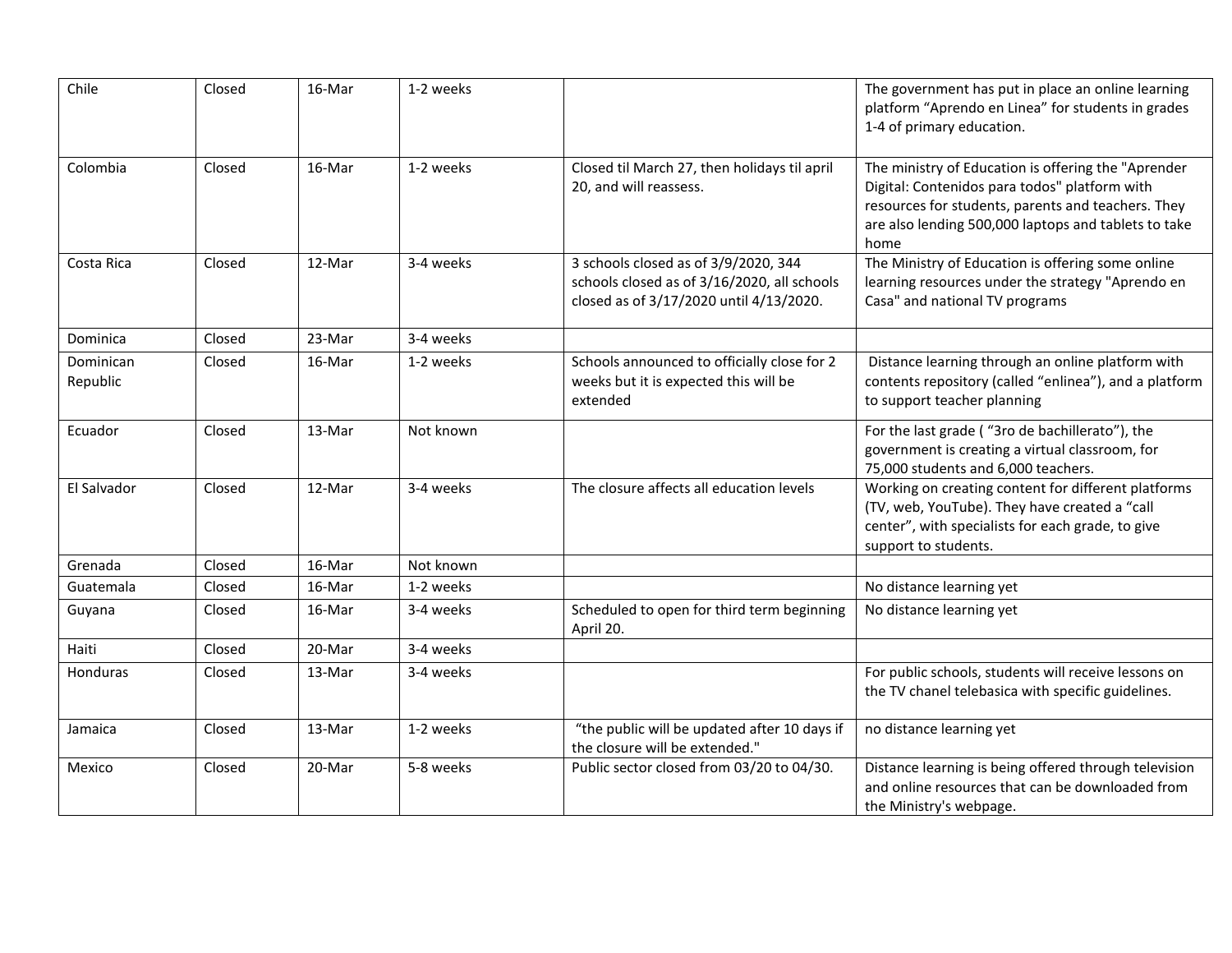| Panama                                    | Closed | 11-Mar | 3-4 weeks |                                                                                                                                                                                                                                           | The Ministry of Education has launched an platform<br>"Educa Panama" for basic and secondary education<br>that provides resources and guides to learn at home.                                                                                                                                                     |
|-------------------------------------------|--------|--------|-----------|-------------------------------------------------------------------------------------------------------------------------------------------------------------------------------------------------------------------------------------------|--------------------------------------------------------------------------------------------------------------------------------------------------------------------------------------------------------------------------------------------------------------------------------------------------------------------|
| Paraguay                                  | Closed | 11-Mar | 1-2 weeks | Upon confirmation of first two cases of<br>COVID19 on March 10, Govt immediately<br>decided to suspend all school activities for<br>the two weeks. An announcement is<br>expected shortly prolonging school<br>closures for 2 more weeks. | No distance learning yet. The government has signed<br>an agreement with Microsoft to use their package for<br>60,000 teachers and 1,200,000 students. They are<br>also working on a web portal (with less connectivity<br>resources), and as third option, use traditional means<br>of communication (like radio) |
| Peru                                      | Closed | 16-Mar | 3-4 weeks | Quarantine has been prolonged till April<br>12. Schools closed until April 30th                                                                                                                                                           | The gov. has a strategy called "Aprendo en casa" and<br>is using different channels to distribute content:<br>internet, TV, radio, and phones.                                                                                                                                                                     |
| Puerto Rico                               | Closed | 16-Mar | 3-4 weeks |                                                                                                                                                                                                                                           | The government is giving general recommendations<br>on learning at home and some resources for<br>Montessori schools.                                                                                                                                                                                              |
| <b>Sint Maarten</b><br>(Dutch part)       | Closed | 18-Mar | 1-2 weeks | 2 weeks                                                                                                                                                                                                                                   |                                                                                                                                                                                                                                                                                                                    |
| St. Lucia                                 | Closed |        |           |                                                                                                                                                                                                                                           |                                                                                                                                                                                                                                                                                                                    |
| St. Vincent and the<br>Grenadines         | Closed | 20-Mar | 1-2 weeks |                                                                                                                                                                                                                                           |                                                                                                                                                                                                                                                                                                                    |
| <b>Trinidad and</b><br>Tobago             | Closed | 14-Mar | 1-2 weeks |                                                                                                                                                                                                                                           |                                                                                                                                                                                                                                                                                                                    |
| <b>Turks and Caicos</b><br><b>Islands</b> | Closed | 23-Mar | 3-4 weeks |                                                                                                                                                                                                                                           |                                                                                                                                                                                                                                                                                                                    |
| <b>United States</b>                      | Closed | 13-Mar | 3-4 weeks |                                                                                                                                                                                                                                           | Online distance learning (virtual classes)                                                                                                                                                                                                                                                                         |
| Uruguay                                   | Closed | 16-Mar | 1-2 weeks |                                                                                                                                                                                                                                           | Plan Ceibal is designing (or already designed, TBC) a<br>contingeny plan for schools, based on online<br>tutorials.                                                                                                                                                                                                |
| Venezuela, RB                             | Closed | 16-Mar | Not known |                                                                                                                                                                                                                                           |                                                                                                                                                                                                                                                                                                                    |
| Algeria                                   | Closed | 12-Mar | 3-4 weeks | School holidays moved up and extended by<br>one week.                                                                                                                                                                                     | No distance learning yet                                                                                                                                                                                                                                                                                           |
| Bahrain                                   | Closed | 25-Feb | 5-8 weeks |                                                                                                                                                                                                                                           |                                                                                                                                                                                                                                                                                                                    |
| Djibouti                                  | Closed | 25-Mar | 1-2 weeks |                                                                                                                                                                                                                                           | Radio or television                                                                                                                                                                                                                                                                                                |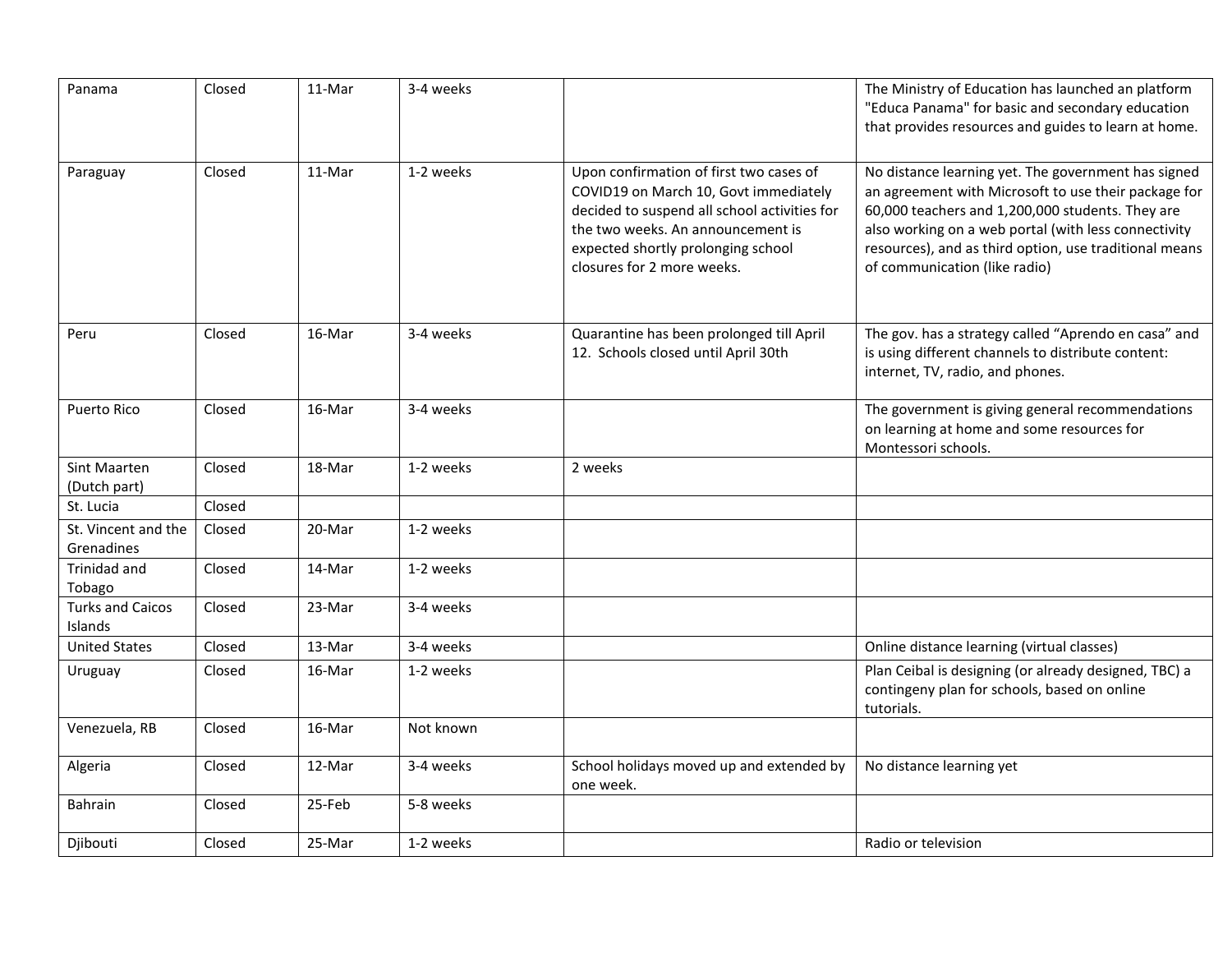| Egypt, Arab Rep.               | Closed | 15-Mar | 3-4 weeks            | Schools and universities closed as of March<br>15, 2020 and likely not to return during this<br>school year. | MOETE offering digital content by grade/subject in<br>addition to TV education channels, and platform for<br>teacher/student communication                                                                                            |
|--------------------------------|--------|--------|----------------------|--------------------------------------------------------------------------------------------------------------|---------------------------------------------------------------------------------------------------------------------------------------------------------------------------------------------------------------------------------------|
| Iran, Islamic Rep.             | Closed | 1-Mar  | 5-8 weeks            |                                                                                                              | No information on alternative services yet                                                                                                                                                                                            |
| Iraq                           | Closed | 27-Feb | 3-4 weeks            |                                                                                                              |                                                                                                                                                                                                                                       |
| Israel                         | Closed | 13-Mar | Until further notice |                                                                                                              |                                                                                                                                                                                                                                       |
| Jordan                         | Closed | 15-Mar | 1-2 weeks            |                                                                                                              | The Ministry of Education will be providing a daily<br>schedule of the TV broadcast                                                                                                                                                   |
| Kuwait                         | Closed | 1-Mar  | 3-4 weeks            |                                                                                                              | "Ministry of Education is seeking, through the e-<br>learning project, to achieve the goals aimed at<br>providing accredited educational sources in various<br>forms and uses to support formal education in the<br>State of Kuwait." |
| Lebanon                        | Closed | 13-Mar | 1-2 weeks            |                                                                                                              | Take-home paper lessons and homework. MEHE has<br>endorsed distance learning plan executed by CERD                                                                                                                                    |
| Libya                          | Closed | 13-Mar | 1-2 weeks            |                                                                                                              |                                                                                                                                                                                                                                       |
| Malta                          | Closed | 17-Mar | 3-4 weeks            |                                                                                                              |                                                                                                                                                                                                                                       |
| Morocco                        | Closed | 16-Mar | Not applicable       | No end date fixed.                                                                                           | Classes delivered remotely -Internet and TV (channel<br>4).                                                                                                                                                                           |
| Oman                           | Closed | 15-Mar | 5-8 weeks            |                                                                                                              |                                                                                                                                                                                                                                       |
| Qatar                          | Closed | 10-Mar | Not known            |                                                                                                              |                                                                                                                                                                                                                                       |
| Saudi Arabia                   | Closed | 9-Mar  |                      |                                                                                                              | Online distance learning (virtual classes).                                                                                                                                                                                           |
| Tunisia                        | Closed | 12-Mar |                      |                                                                                                              | Take-home paper lessons and homework                                                                                                                                                                                                  |
| <b>United Arab</b><br>Emirates | Closed | 8-Mar  | 3-4 weeks            |                                                                                                              | Online distance learning (virtual classes)                                                                                                                                                                                            |
| West Bank and<br>Gaza          | Closed |        | 3-4 weeks            |                                                                                                              | Distance learning (E-learning), with lessons to be<br>broadcast via YouTube, radio, and television for<br>students.                                                                                                                   |
| Yemen, Rep.                    | Closed |        |                      |                                                                                                              |                                                                                                                                                                                                                                       |
| Afghanistan                    | Closed | 15-Mar | 3-4 weeks            | Closed until 20th of April, 2020                                                                             |                                                                                                                                                                                                                                       |
| Bangladesh                     | Closed | 16-Mar | 1-2 weeks            |                                                                                                              | Not applicable                                                                                                                                                                                                                        |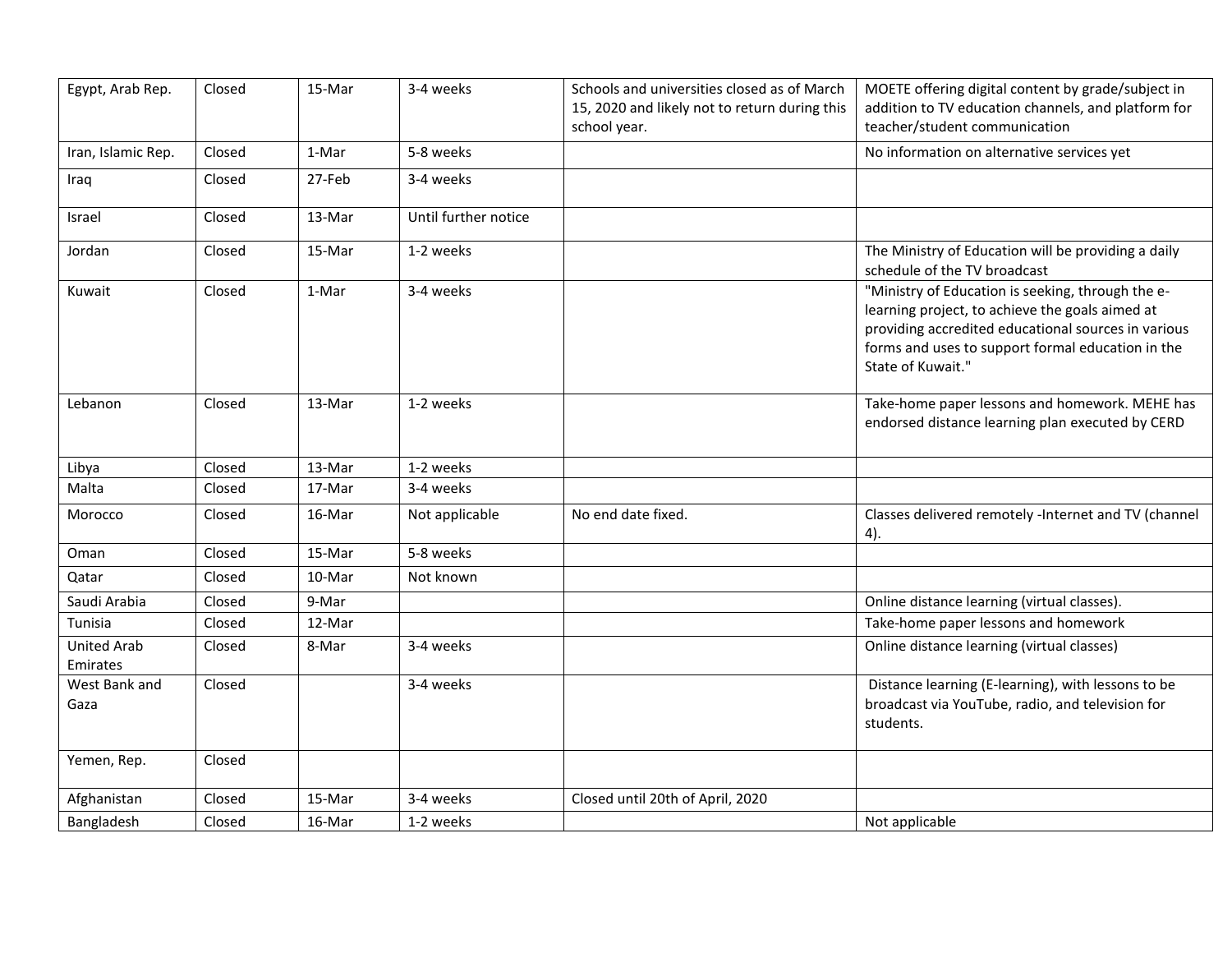| Bhutan          | Closed                      | 9-Mar  | Not known            |                                                                      | No distance learning yet. The Ministry of Education is<br>coming up with a contingency plan if schools remain<br>closed                                                                                                                                                                                                                                                                                                 |
|-----------------|-----------------------------|--------|----------------------|----------------------------------------------------------------------|-------------------------------------------------------------------------------------------------------------------------------------------------------------------------------------------------------------------------------------------------------------------------------------------------------------------------------------------------------------------------------------------------------------------------|
| India           | Closed                      | 24-Mar | 3-4 weeks            |                                                                      | The team is in discussions with the government to<br>understand how World Bank can support initiatives<br>for providing students with continuous access to<br>learning resources. In addition to radio and television<br>the Ministry of Human Resource Development has<br>shared a repository (NROER) with educational<br>resources (not all subjects) for primary and<br>secondary education, in different languages. |
| <b>Maldives</b> | Closed                      | 16-Mar | 3-4 weeks            |                                                                      | The MoE is conducting classes online. On Sunday,<br>March 15 the Ministry of Education began televising<br>subject-based videos in it's 'Teleclass' series. The<br>teleclasses are focusing on Grade 10 and 11 students<br>in preparation them for upcoming examinations.                                                                                                                                               |
| Nepal           | Closed                      | 20-Mar | 3-4 weeks            |                                                                      | The draft plan includes using (i) ed tech/online tools,<br>where devices and internet connection may be<br>available; (ii) distance learning through radio/ TV/<br>mobile; (iii) self/peer learning supported by learning<br>resources, including books; and (iv) communications<br>campaign.                                                                                                                           |
| Pakistan        | Closed                      | 13-Mar | 3-4 weeks            | Summer vacations are being preponed to<br>make up for the lost time. | The team is working to develop and implement<br>distance-education delivery systems with existing<br>curricula and content                                                                                                                                                                                                                                                                                              |
| Sri Lanka       | Closed                      | 13-Mar | 5-8 weeks            |                                                                      |                                                                                                                                                                                                                                                                                                                                                                                                                         |
| Tonga           | Closed                      | 27-Mar | 1-2 weeks            |                                                                      | Take-home paper lessons and homework                                                                                                                                                                                                                                                                                                                                                                                    |
| Benin           | Closed (in<br>select areas) | 24-Mar | Until further notice |                                                                      | Not applicable                                                                                                                                                                                                                                                                                                                                                                                                          |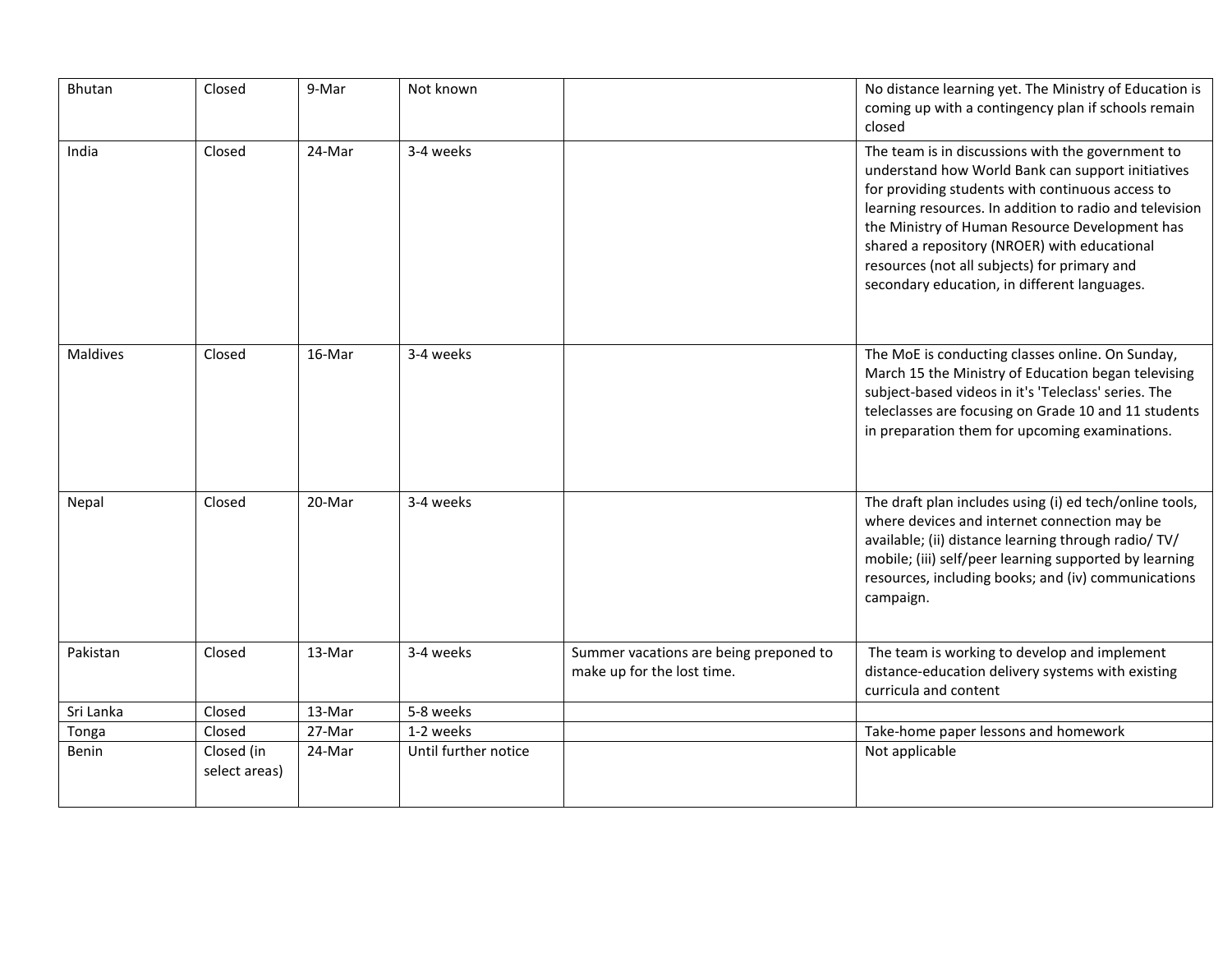| Nigeria                   | Closed (in<br>select areas) | 18-Mar | Not applicable    |                                                                                                                                                                                                | Not applicable                             |
|---------------------------|-----------------------------|--------|-------------------|------------------------------------------------------------------------------------------------------------------------------------------------------------------------------------------------|--------------------------------------------|
| Somalia                   | Closed (in<br>select areas) | 19-Mar | Not known         | Not applicable                                                                                                                                                                                 | Not applicable                             |
| Australia                 | Closed (in<br>select areas) | 7-Mar  | 1-2 weeks         | Closures in Sydney at schools with<br>confirmed cases (3/7)                                                                                                                                    |                                            |
| Cambodia                  | Closed (in<br>select areas) | 1-Mar  | Not known         |                                                                                                                                                                                                | No means for distance learning             |
| China                     | Closed in<br>select areas)  | 1-Jan  | More than 8 weeks | Schools will remain closed as long as there<br>are still new infections reported in the<br>municipality/county where the school is in.<br>The schools will/are re-open in late<br>March/April. | Online distance learning (virtual classes) |
| Indonesia                 | Closed (in<br>select areas) | 16-Mar | 1-2 weeks         |                                                                                                                                                                                                |                                            |
| Philippines               | Closed (in<br>select areas) | 10-Mar | 1-2 weeks         |                                                                                                                                                                                                |                                            |
| Palau                     | Closed (in<br>select areas) |        |                   |                                                                                                                                                                                                | No distance learning yet                   |
| Vietnam                   | Closed (in<br>select areas) | 16-Mar | 5-8 weeks         |                                                                                                                                                                                                |                                            |
| Portugal                  | Closed (in<br>select areas) | 8-Mar  | Not known         |                                                                                                                                                                                                |                                            |
| Bosnia and<br>Herzegovina | Closed (in<br>select areas) | 10-Mar | 3-4 weeks         |                                                                                                                                                                                                |                                            |
| Canada                    | Closed (in<br>select areas) | 13-Mar | 1-2 weeks         | Ontario, the country's most populous<br>province, will close schools for two<br>additional weeks following spring break, as<br>will Quebec.                                                    |                                            |